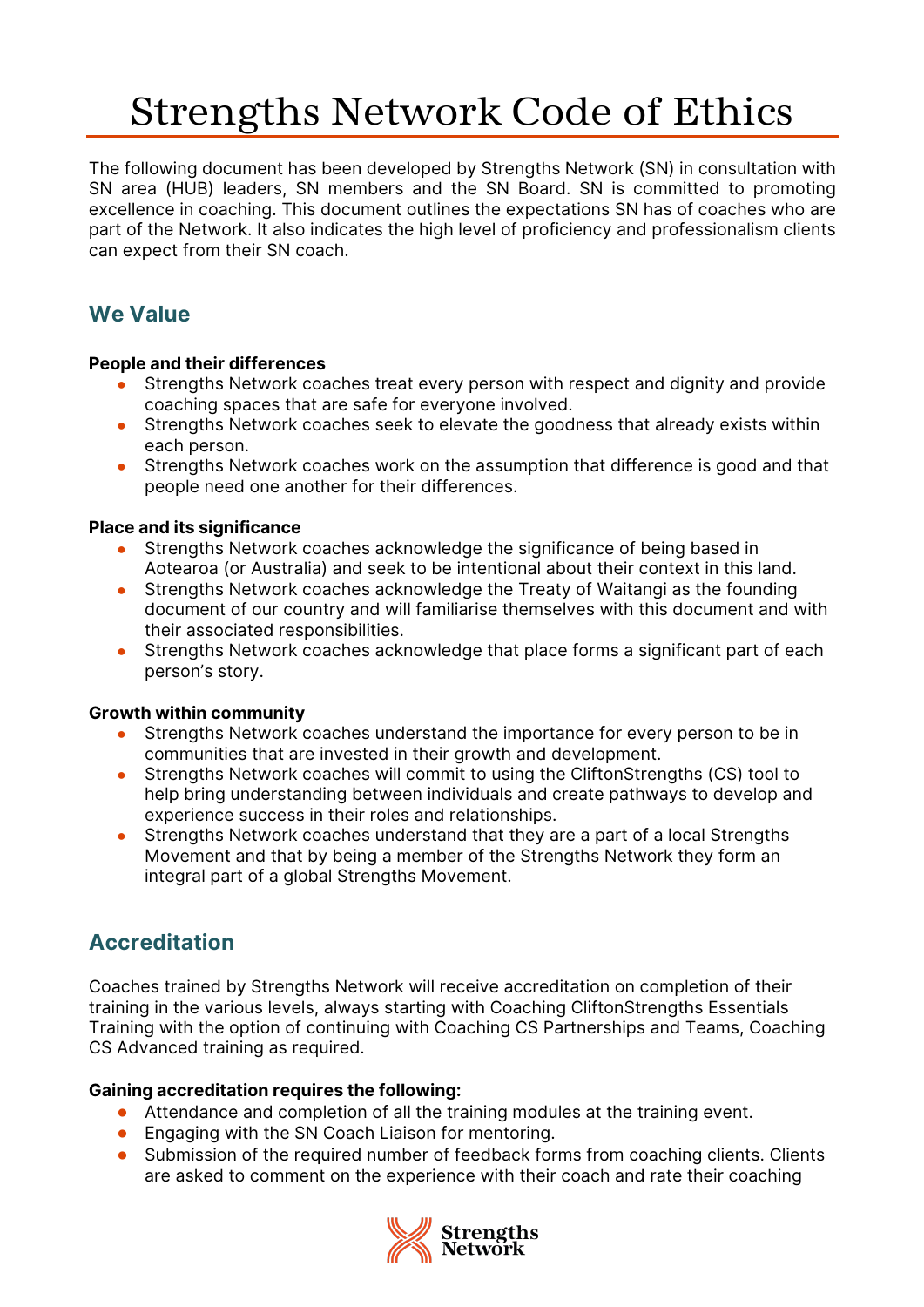session in five key aspects of coaching. A score of three or more is the benchmark. Feedback evaluations are available on the SN website.

● Attendance at a formal interview with an experienced SN coach. Once all of the above requirements have been met successfully, the coach will be sent an accreditation certificate endorsing them as a Strengths Network Accredited Coach in the relevant coaching level. Strengths Network is an independent training provider, and as such SN coaches are not Gallup certified. All SN coaches are trained and resourced to use the CliftonStrengths® tool.

## **Membership and Professional Development**

Members of the Strengths Network are expected to maintain and honour the Strengths Network Values (see above).

Membership to the Strengths Network is renewed on a yearly basis and includes paying an annual membership fee.

Accredited SN coaches have the opportunity to advertise their coaching on the SN website Coach Directory. Accredited coaches who are current SN members are expected to manage their own ongoing professional development according to the SN Professional Development Plan. The Strengths Network provides a wide range of professional development opportunities for coaches.

Through SN membership, independent coaches are linked to other members in the Network who are committed to the Strengths movement in New Zealand. They can also access customized resources provided by Strengths Network.

#### **Membership benefits:**

- National body promoting coaching and best practice including a Professional Development Pathway;
- HUB events, local and online, for coaches to connect;
- Access to continued training
- Coaching resources including weekly Theme Discovery releases and extra guides and tools;
- Administration and IT support;
- Access to coaching support and mentoring;
- SN website including the Coach Directory listing;
- Feedback evaluations;
- Link to Gallup:
- SN news and updates;
- SN shop;
- Facebook support and connection page.

## **Business Boundaries**

**Scope:** SN coaches, once accredited, are free to carry out coaching in their various contexts. While they are not employed by SN and may operate as fully independent contractors, they may be invited to carry out coaching work for SN on a project basis.

**Pricing:** SN coaches agree to the recommended minimum pricing for coaching sessions outlined in our pricing guideline. If a coach chooses to charge less than the recommended

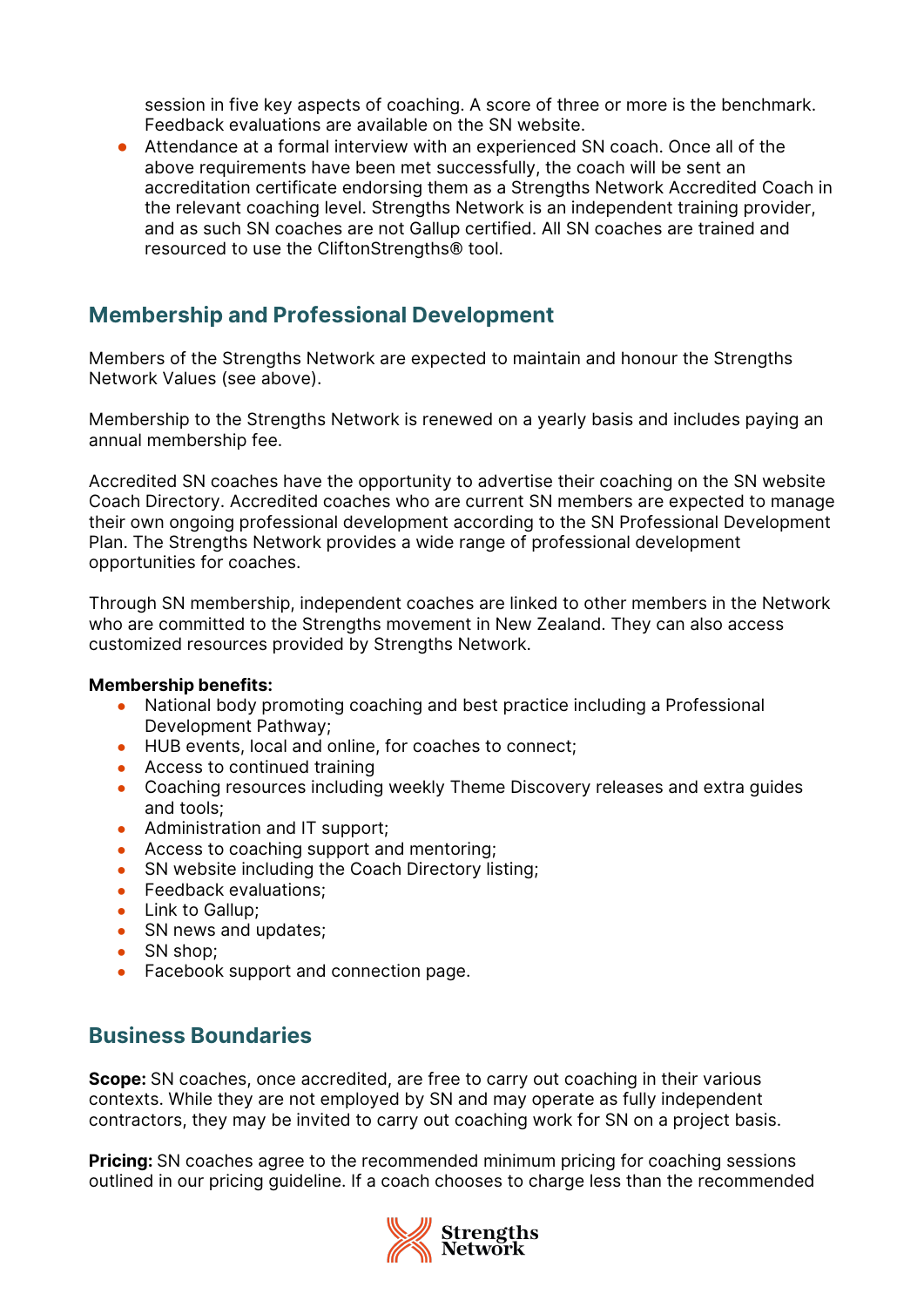minimum they will make their client aware of the recommended pricing and clearly show the discount in order to maintain pricing consistency throughout the network.

#### **Obligations:**

- SN coaches will uphold any tax laws of New Zealand.
- SN coaches will honour with integrity any quote or contract made between themselves/their company and a client.
- Prior to embarking on a coaching project, SN coaches will endeavour to establish if there has been previous coaching work carried out within that organisation. If so, SN coaches are encouraged to collaborate with each other in order to respect any prior work done and to provide a seamless transition. However, coaches will understand that clients have the right to engage with a variety of coaches.

# **Copyright Information**

#### **Strengths Network Coaches understand that:**

- All material Gallup publishes is protected under copyright law.
- Gallup®, StrengthsQuest®, StrengthsExplorer®, StrengthsFinder®, CliftonStrengths®, and each of the 34 theme names are trademarks of Gallup, Inc and should be noted in all correspondence.
- The SN Accredited Coach logo is available to all accredited SN coaches for use on any documentation, websites and so on.
- Resources available to coaches from SN which show the SN logo should not be altered, but can be copied and used within coaching sessions. These resources are only available for SN members and should only be used alongside a valid membership.
- Coaches are encouraged to create their own resources and use their own logos or their SN Accredited Coach logo on their own material.

# **Protection of Vulnerable Adults and Children**

Strengths Network coaches are committed to keeping all people safe, noting that at times we will be in contact with vulnerable people.

SN coaches will:

- Honour the laws of New Zealand in accordance with the Human Rights Act 1993 and the Privacy Act 2020. This may include police vetting when required.
- Recognise the kind of conversations the CliftonStrengths training has equipped them for. If the conversation falls beyond the bounds of CliftonStrengths training the coach will refer their client to an appropriate formally qualified agency.
- Allow the client to lead the coaching conversation.
- Seek permission from a guardian when working with young people under the age of 16, unless coaching is a part of a project within a formal organisation.

# **Confidentiality**

Confidentiality refers to the person's right to not have personal information disclosed to outside parties without their permission in accordance with the Privacy Act 2020. The trust between a coach and client is vital to the experience of the coaching session. SN coaches will:

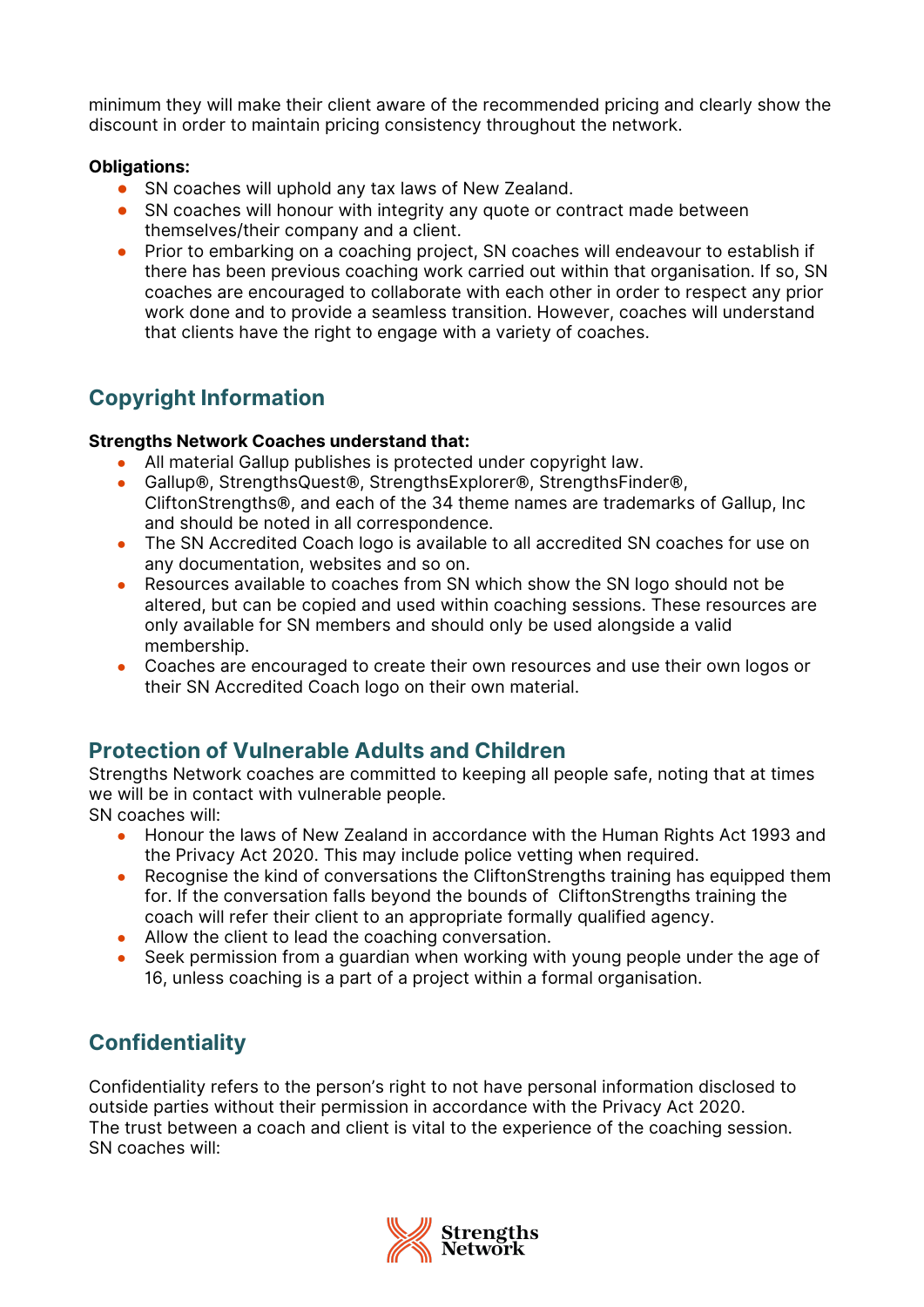- Ensure any personal information is held and stored in accordance with the Privacy Act 2020.
- Only discuss the theme/s of a client(s) outside the coaching session without using their name.
- Refrain from discussing any content of a coaching session unless the client has granted specific permission.
- In the case of team coaching, the coach will set clear expectations with the group at the outset that any personal information shared during the team session will remain confidential.
- The Strengths Network provides a safe and confidential place for coaches to share their coaching challenges/wins and questions.

## **Limits to confidentiality include**:

## **Reference: Privacy Act 2020 | Principle 11 – Disclosure of personal information**

Right to confidentiality is not absolute. It is important that the person at risk is made aware of the limitations to confidentiality and a coach may disclose personal information in limited circumstances when:

- The person concerned authorises a level of disclosure.
- Disclosure is one of the purposes for which the organisation got the information. For example, when a coach is sponsored and some sharing of information with the sponsor is expected the coach would make the client aware of this prior to the coaching session and ensure that there is agreement.
- The information is to be used in a way that does not identify the person concerned.
- Disclosure is necessary to avoid endangering someone's health or safety.
- Disclosure is necessary to uphold or enforce the law.

## **Process:**

This is an overview of the process a coach will follow when responding to:

- 1. Suspicions or disclosure of abuse,
- 2. Disclosure of suicidal ideation,
- 3. When the law has not been upheld.

It is important that the person at risk is made aware of the limitations to confidentiality, by a statement such as:

*What you say is confidential to the service, unless I believe that you are at serious risk of harm to yourself, or others. In such a case I will take the necessary steps to protect your safety, although wherever possible I will discuss these steps with you before I take them.*

## **1. Suspicions or disclosure of abuse**:

- Listen to the individual and reassure them they did the right thing.
- Any factual concerns, observations or information about the safety of the individual should be documented and dated during the conversation with the individual or as soon as possible afterwards. The coach should not instigate or further investigate in regards to the disclosure. All documentation must be filed safely in the case of this subsequently being used in court as evidence for either side.
- Complete Strengths Network incident report (available in the member portal under 'General' resources) and follow the appropriate steps outlined.
- If required, receive support for yourself by:
	- o Contacting the Strengths Network team.
		- o Receiving support from your own professional support networks.

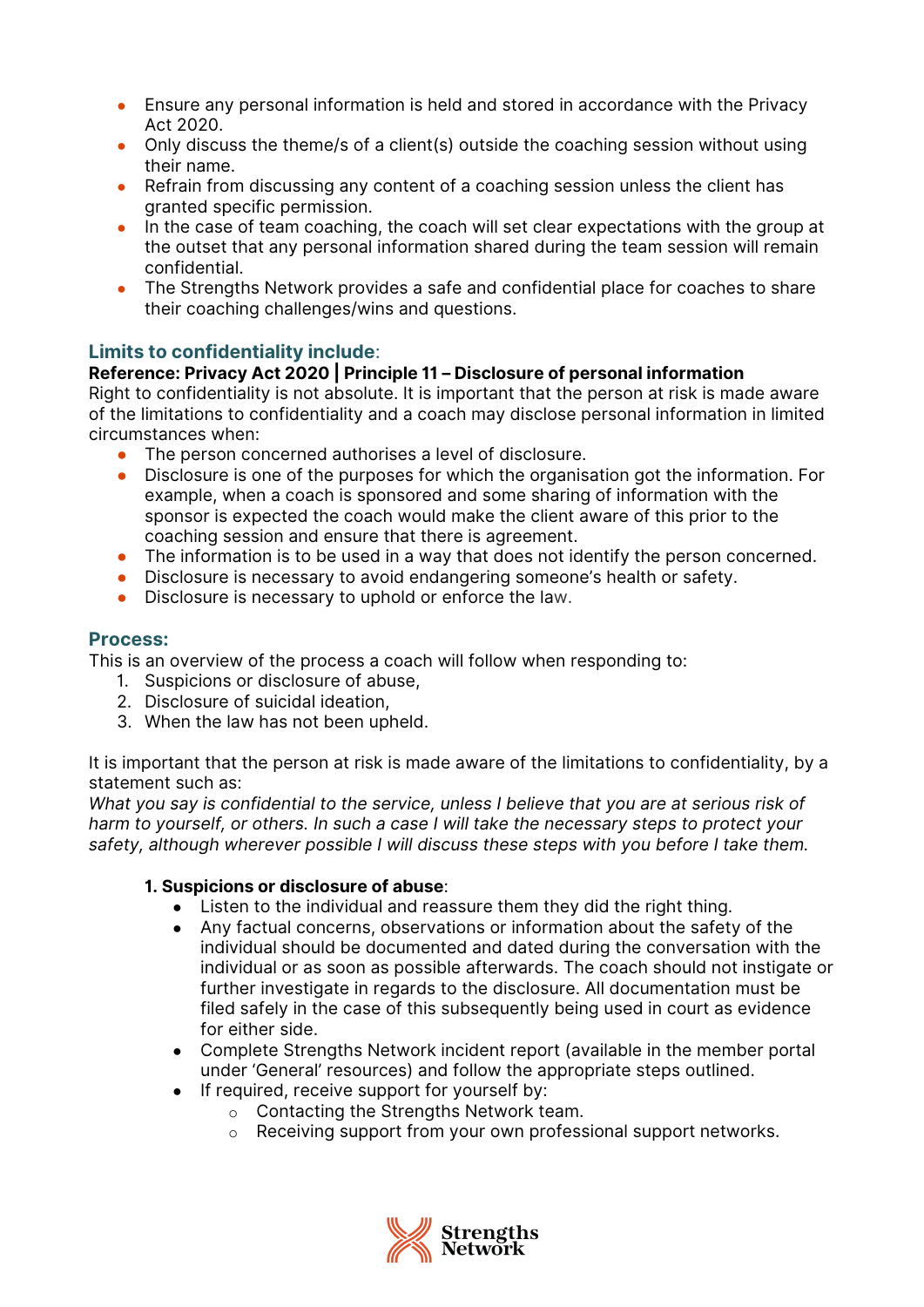## **2. When a person is considered acutely suicidal:**

- The coach's first responsibility is to work to protect the person's safety. This may involve breaching confidentiality through contacting, consulting and informing whānau/family members or significant others. The appropriateness of involving a person's whānau/family or next of kin is determined by several factors. If the person does not wish them to be notified and this does not compromise the safety of the person at risk, then confidentiality must be maintained. In some cases, whānau/family members or partners may be contributing to a person's suicidal risk (eg, in abuse situations), in which case the coach's responsibility is to do what they can to protect the person at risk of suicide.
- See attached document "Helplines and Local Mental Health Services" for where to go for further assistance.

#### **3. When the law has not been upheld:**

The coach's first responsibility is to uphold the laws of New Zealand. This will involve a coach completing an Incident report available to them through the SN and following the required steps outlined.

## **Complaints Process**

- 1. Complaints can be made directly to the Strengths Network office by completing the 'Contact Us' form on the Strengths Network website, or completing one of our online coaching feedback forms also available on the website. In order to follow up a complaint, contact information from the client, and their permission, is required.
- 2. SN staff will contact the coach involved to gather any relevant information before making contact with the complainant.
- 3. Once all the facts have been collected, both parties will be informed of the process from that point.
- 4. As each situation is unique the process will be tailored to meet the needs of all parties.

## **Code of Conduct**

If for any reason a Strengths Network Coach has breached the Privacy Act 2020, Human Rights Act 1993, or the laws of this land the Leader of the Network will engage the Board and seek legal advice.

## **Boundaries and Self Care**

SN coaches will:

- Maintain culturally and age appropriate physical, emotional, sexual and spiritual boundaries.
- Uphold health and safety laws of New Zealand.
- Consider the coaching spaces in which they operate to ensure that they are not put in any position where their reputation could be compromised or accusations of wrongful behaviour be made.
- Coaches will endeavour to ensure they are covered by Professional Indemnity Insurance for their coaching practice, either under the organisation they are working with or a personal policy.
- Take responsibility for their own holistic wellbeing and continue to develop and work on their own strengths, including periodically being coached themselves.